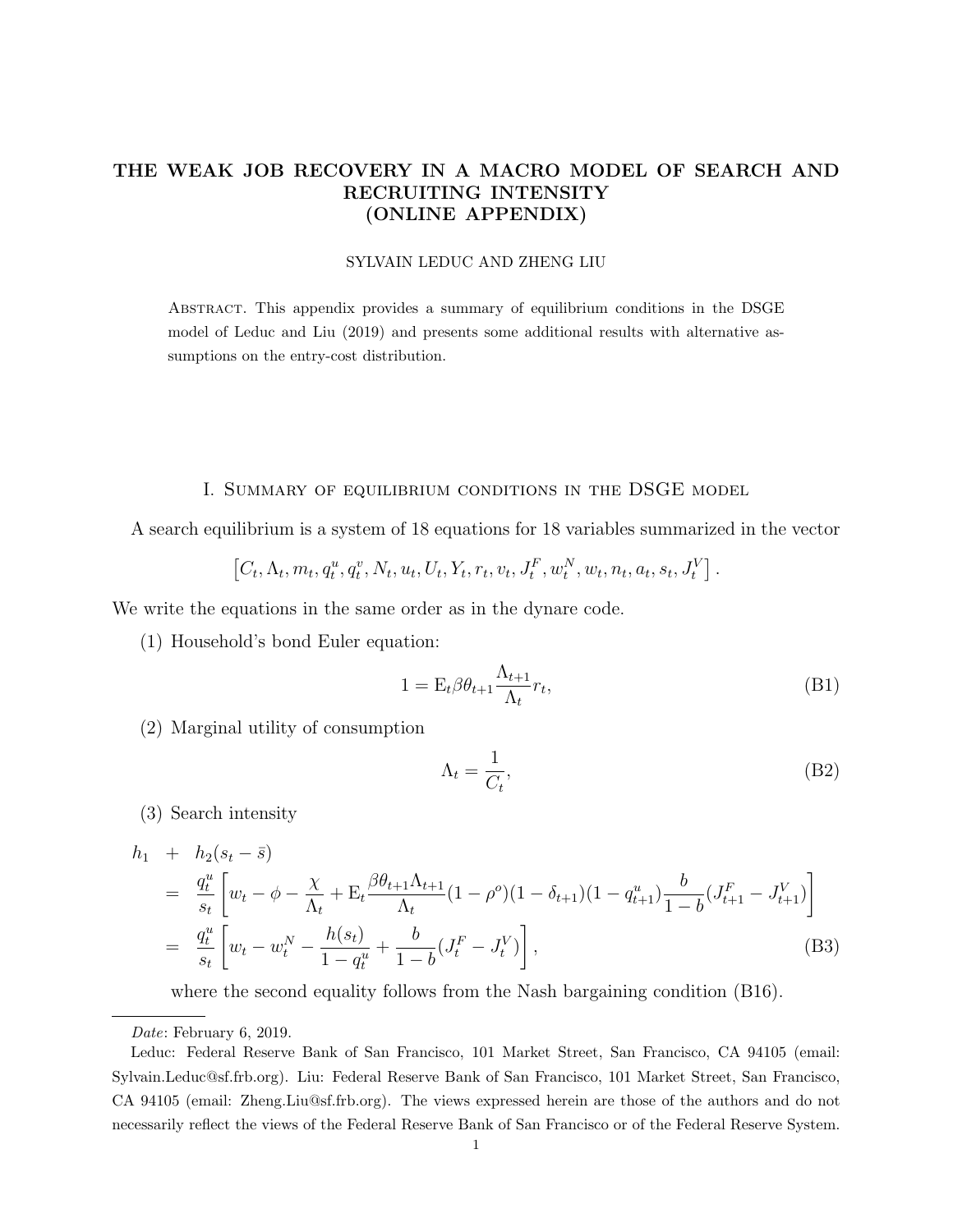(4) Matching function

$$
m_t = \mu_t (s_t u_t)^{\alpha} (a_t v_t)^{1-\alpha}, \tag{B4}
$$

(5) Job finding rate

$$
q_t^u = \frac{m_t}{u_t},\tag{B5}
$$

(6) Vacancy filling rate

$$
q_t^v = \frac{m_t}{v_t},\tag{B6}
$$

(7) Employment dynamics:

$$
N_t = (1 - \rho^o)(1 - \delta_t)N_{t-1} + m_t,
$$
\n(B7)

(8) Number of searching workers:

$$
u_t = 1 - (1 - \rho^o)(1 - \delta_t)N_{t-1},
$$
\n(B8)

(9) Unemployment:

$$
U_t = 1 - N_t,\tag{B9}
$$

(10) Law of motion for vacancies:

$$
v_t = (1 - \rho^o)(1 - q_{t-1}^v)v_{t-1} + \delta_t(1 - \rho^o)N_{t-1} + n_t,
$$
\n(B10)

(11) Aggregate production function:

$$
Y_t = Z_t N_t \tag{B11}
$$

(12) Aggregate Resource constraint:

$$
C_t + h(s_t)u_t + \kappa(a_t)v_t + \frac{\xi}{1+\xi}n_t J_t^V = Y_t,
$$
\n(B12)

where the search cost function and the recruiting cost function are given by

$$
h(s_t) = h_1(s_t - \bar{s}) + \frac{h_2}{2}(s_t - \bar{s})^2
$$
  

$$
\kappa(a_t) = \kappa_0 + \kappa_1(a_t - \bar{a}) + \frac{\kappa_2}{2}(a_t - \bar{a})^2
$$

(13) Value of vacancy:

$$
J_t^V = -\kappa(a_t) + q_t^v J_t^F + (1 - q_t^v)(1 - \rho^o) E_t \frac{\beta \theta_{t+1} \Lambda_{t+1}}{\Lambda_t} J_{t+1}^V,
$$
(B13)

(14) Recruiting intensity:

$$
\kappa_1 + \kappa_2 (a_t - \bar{a}) = \frac{q_t^v}{a_t} \left[ J_t^F - (1 - \rho^o) E_t \frac{\beta \theta_{t+1} \Lambda_{t+1}}{\Lambda_t} J_{t+1}^V \right].
$$
 (B14)

(15) Match value:

$$
J_t^F = Z_t - w_t + E_t \frac{\beta \theta_{t+1} \Lambda_{t+1}}{\Lambda_t} (1 - \rho^o) \left\{ (1 - \delta_{t+1}) J_{t+1}^F + \delta_{t+1} J_{t+1}^V \right\},\tag{B15}
$$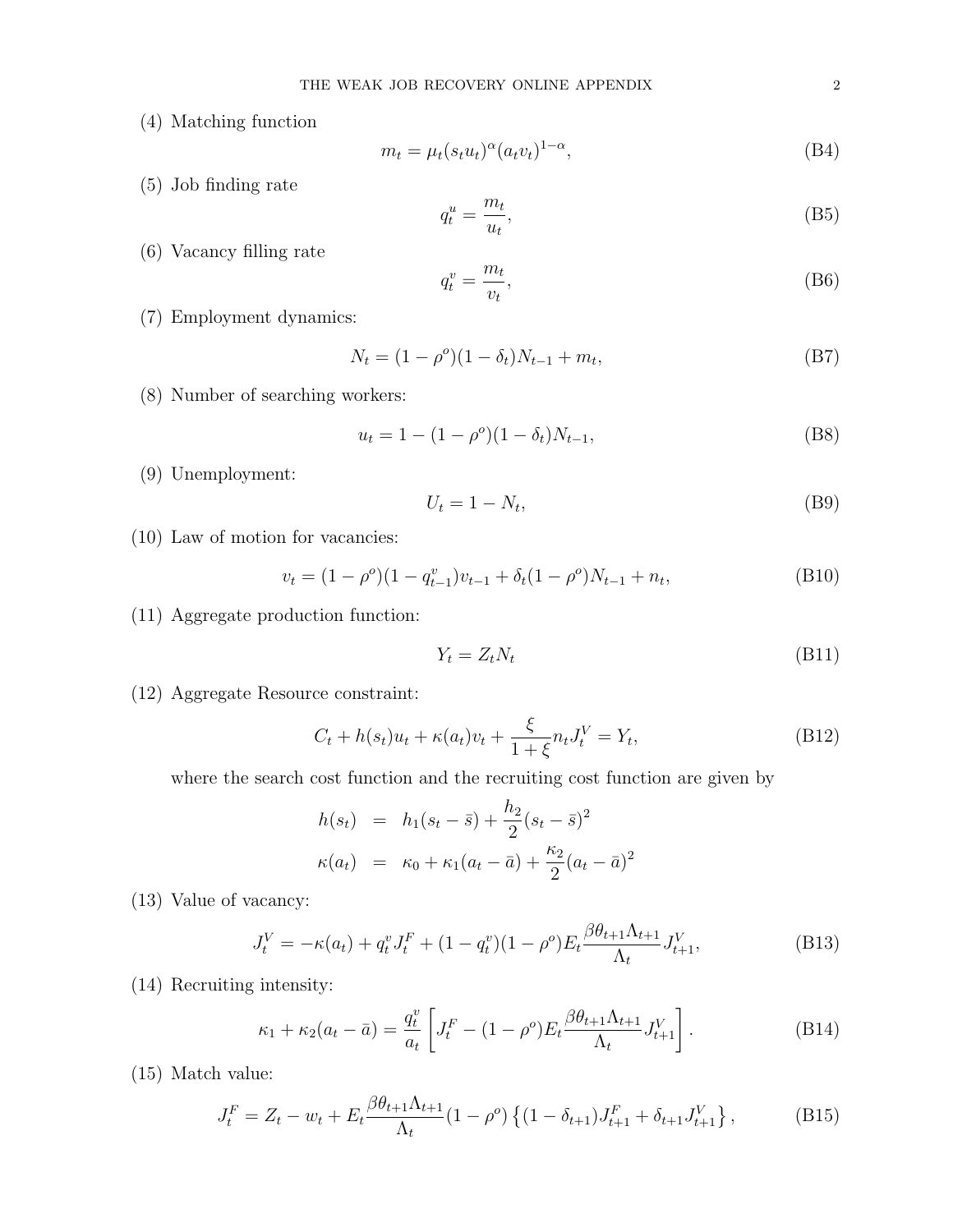(16) Nash bargaining wage:

$$
\frac{b}{1-b}(J_t^F - J_t^V) = w_t^N - \phi - \frac{\chi_t}{\Lambda_t} + \frac{h(s_t)}{1-q_t^u} + E_t \frac{\beta \theta_{t+1} \Lambda_{t+1}}{\Lambda_t} (1-\rho^o)(1-\delta_{t+1}) \left(1-q_{t+1}^u\right) \frac{b}{1-b}(J_{t+1}^F - J_{t+1}^V). \tag{B16}
$$

(17) Actual real wage (with real wage rigidity)

$$
w_t = w_{t-1}^{\gamma}(w_t^N)^{1-\gamma}, \tag{B17}
$$

(18) New vacancy

$$
Kn_t = \left(J_t^V\right)^{\xi}.\tag{B18}
$$

## II. STEADY STATE

(1) Household's bond Euler equation:

$$
1 = \beta r,\tag{C1}
$$

(2) Marginal utility of consumption

$$
\Lambda = \frac{1}{C},\tag{C2}
$$

(3) Search intensity

$$
h_1 = \frac{q^u}{s} \left[ w - \phi - \frac{\chi}{\Lambda} + \beta (1 - \rho^o)(1 - \delta)(1 - q^u) \frac{b}{1 - b} (J^F - J^V) \right],
$$
 (C3)

(4) Matching function

$$
m = \mu(\bar{s}u)^{\alpha}(\bar{a}v)^{1-\alpha},\tag{C4}
$$

(5) Job finding rate

$$
q^u = \frac{m}{u},\tag{C5}
$$

(6) Vacancy filling rate

$$
q^v = \frac{m}{v},\tag{C6}
$$

(7) Employment dynamics:

$$
m = \left[\delta + (1 - \delta)\rho^o\right]N,\tag{C7}
$$

(8) Number of searching workers:

$$
u = U + m,\tag{C8}
$$

(9) Unemployment:

$$
U = 1 - N,\tag{C9}
$$

(10) Vacancies:

$$
[q^v + \rho^o (1 - q^v)]v = \delta (1 - \rho^o)N + n,
$$
\n(C10)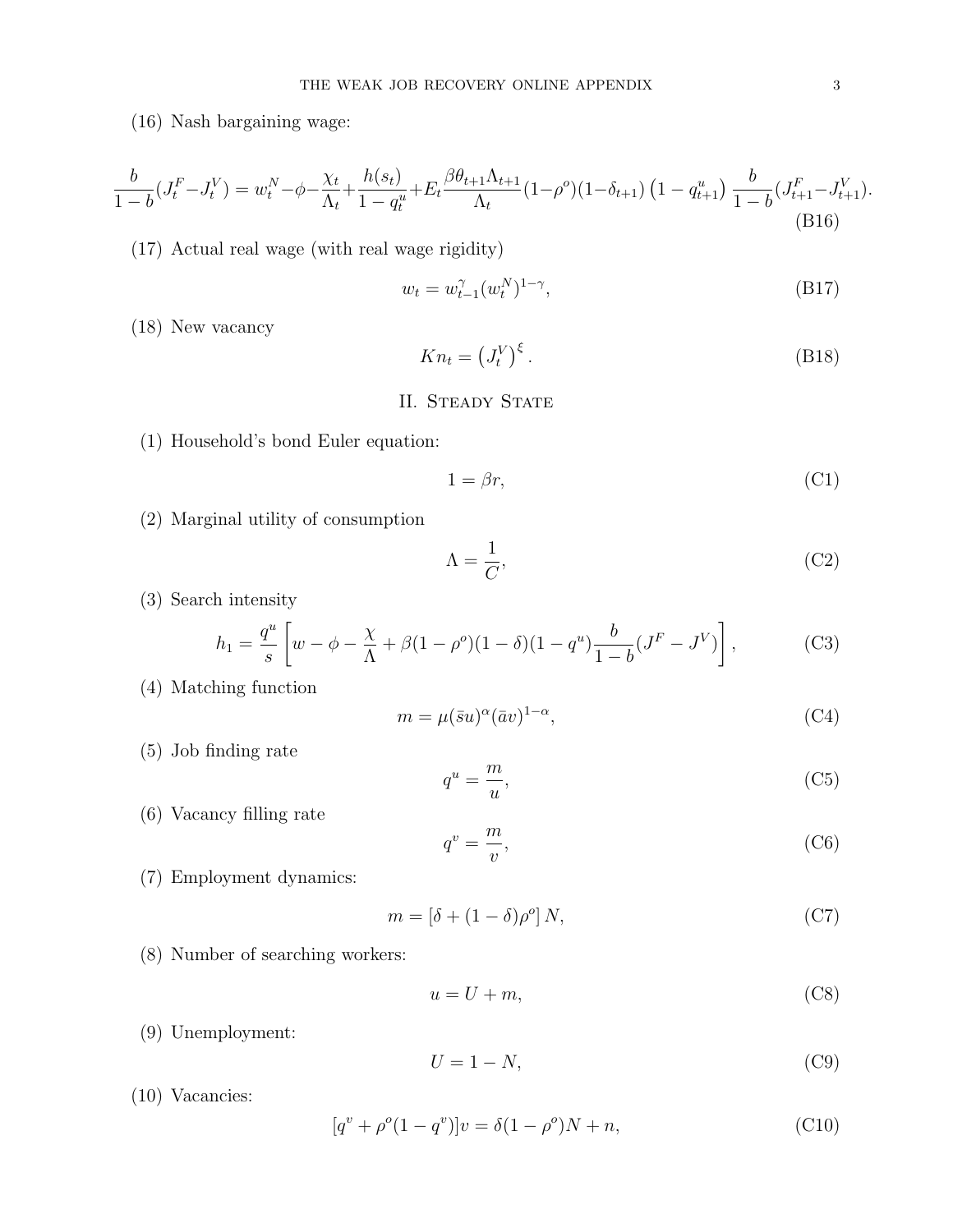(11) Aggregate production function:

$$
Y = ZN \tag{C11}
$$

(12) Aggregate Resource constraint:

$$
C + \kappa_0 v + \frac{\xi}{1 + \xi} n J^V = Y,\tag{C12}
$$

(13) Value of vacancies:

$$
q^{v} J^{F} - \kappa_{0} = [1 - \beta (1 - q^{v})(1 - \rho^{o})] J^{V}
$$
 (C13)

(14) Recruiting intensity:

$$
\kappa_1 \bar{a} = q^{\nu} \left[ J^F - \beta (1 - \rho^o) J^V \right], \qquad (C14)
$$

(15) Match value:

$$
[1 - \beta(1 - \delta)(1 - \rho^o)] J^F = Z - w + \beta(1 - \rho^o)\delta J^V,
$$
 (C15)

(16) Nash bargaining wage:

$$
w^N = \phi + \frac{\chi}{\Lambda} + \frac{b}{1-b} \left[ 1 - \beta (1 - \rho^o)(1 - \delta)(1 - q^u) \right] (J^F - J^V), \tag{C16}
$$

(17) Actual real wage

$$
w = w^N,\tag{C17}
$$

(18) New vacancy

$$
Kn = (J^V)^{\xi} \tag{C18}
$$

# III. Equilibrium system scaled by steady state (used in dynare)

Denote by  $\hat{X}_t \equiv \frac{X_t}{X}$  $\frac{X_t}{X}$  the scaled value of the variable  $X_t$  by its steady-state level. The system of equilibrium conditions can be reduced to the following 18 equations to solve for the 18 endogenous variables summarized in the vector

$$
[\hat{C}_t, \hat{\Lambda}_t, \hat{r}_t, \hat{Y}_t, \hat{m}_t, \hat{u}_t, \hat{v}_t, \hat{q}_t^u, \hat{q}_t^v, \hat{N}_t, \hat{U}_t, \hat{J}_t^F, \hat{w}_t^N, \hat{w}_t, \hat{n}_t, \hat{a}_t, \hat{s}_t, \hat{J}_t^V].
$$

(1) Household's bond Euler equation:

$$
1 = \mathcal{E}_t \exp(\hat{\theta}_{t+1}) \frac{\hat{\Lambda}_{t+1}}{\hat{\Lambda}_t} \hat{r}_t,
$$
\n(D1)

(2) Marginal utility of consumption

$$
\hat{\Lambda}_t = \frac{1}{\hat{C}_t},\tag{D2}
$$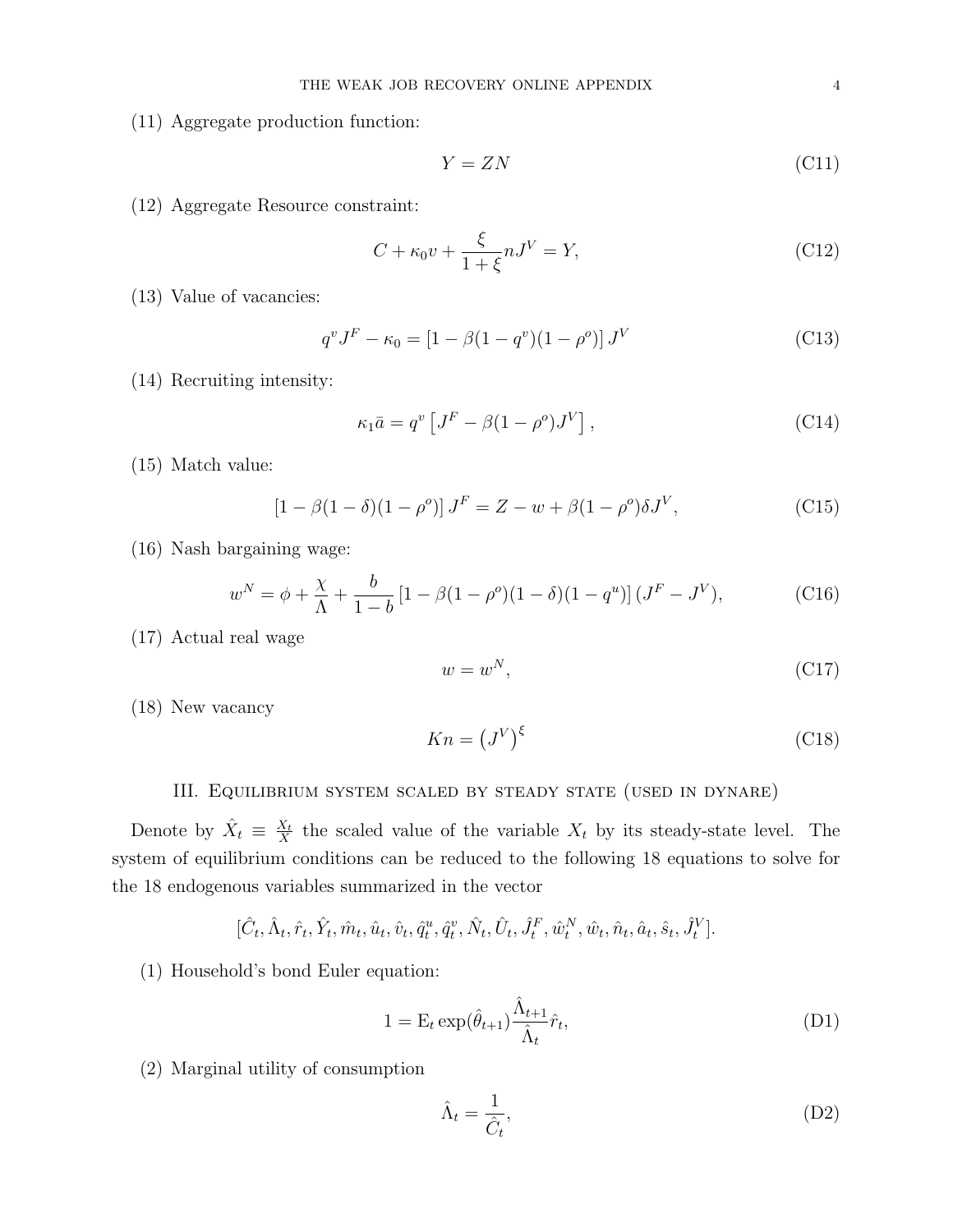(3) Search intensity

$$
h_1 + h_2 \bar{s}(\hat{s}_t - 1) = \frac{q^u \hat{q}_t^u}{\bar{s}s_t} \left\{ \frac{b}{1 - b} (J^F \hat{J}_t^F - J^V \hat{J}_t^V) + w(\hat{w}_t - \hat{w}_t^N) - \frac{h_1 \bar{s}(\hat{s}_t - 1) + \frac{h_2 \bar{s}^2}{2} (\hat{s}_t - 1)^2}{1 - q^u \hat{q}_t^u} \right\}
$$
(D3)

(4) Matching function

$$
\hat{m}_t = (\hat{s}_t \hat{u}_t)^{\alpha} (\hat{a}_t \hat{v}_t)^{1-\alpha},\tag{D4}
$$

(5) Job finding rate

$$
\hat{q}_t^u = \frac{\hat{m}_t}{\hat{u}_t},\tag{D5}
$$

(6) Vacancy filling rate

$$
\hat{q}_t^v = \frac{\hat{m}_t}{\hat{v}_t},\tag{D6}
$$

(7) Employment dynamics:

$$
\hat{N}_t = (1 - \rho^o)(1 - \delta \exp(\hat{\delta}_t))\hat{N}_{t-1} + \frac{m}{N}\hat{m}_t, \tag{D7}
$$

(8) Number of searching workers

$$
u\hat{u}_t = 1 - (1 - \rho^o)(1 - \delta \exp(\hat{\delta}_t))N\hat{N}_{t-1},
$$
\n(D8)

(9) Unemployment:

$$
U\hat{U}_t = 1 - N\hat{N}_t,\tag{D9}
$$

(10) Vacancies:

$$
v\hat{v}_t = (1 - \rho^o)(1 - q^v \hat{q}_{t-1}^v)v\hat{v}_{t-1} + \delta \exp(\hat{\delta}_t)(1 - \rho^o)N\hat{N}_{t-1} + n\hat{n}_t, \tag{D10}
$$

(11) Aggregate production function:

$$
\hat{Y}_t = \exp(\hat{z}_t)\hat{N}_t \tag{D11}
$$

(12) Aggregate Resource constraint:

$$
\hat{Y}_t = \left[ h_1 \bar{s}(\hat{s}_t - 1) + \frac{h_2 \bar{s}^2}{2} (\hat{s}_t - 1)^2 \right] \frac{u}{Y} \hat{u}_t + \left[ \kappa_0 + \kappa_1 \bar{a} (\hat{a}_t - 1) + \frac{\kappa_2 \bar{a}^2}{2} (\hat{a}_t - 1)^2 \right] \frac{v}{Y} \hat{v}_t \n+ \frac{C}{Y} \hat{C}_t + \frac{\xi}{1 + \xi} \frac{nJ^V}{Y} \left( \hat{n}_t + \hat{J}_t^V \right)
$$
\n(D12)

(13) Value of vacancy:

$$
J^{V} \hat{J}_{t}^{V} = -\left[\kappa_{0} + \kappa_{1} \bar{a}(\hat{a}_{t} - 1) + \frac{\kappa_{2} \bar{a}^{2}}{2} (\hat{a}_{t} - 1)^{2}\right] +
$$
  
\n
$$
q^{v} J^{F} \hat{q}_{t}^{v} \hat{J}_{t}^{F} + (1 - q^{v} \hat{q}_{t}^{v})(1 - \rho^{o}) \mathcal{E}_{t} \frac{\beta \exp(\hat{\theta}_{t+1}) \hat{\Lambda}_{t+1}}{\hat{\Lambda}_{t}} J^{V} \hat{J}_{t+1}^{V},
$$
\n(D13)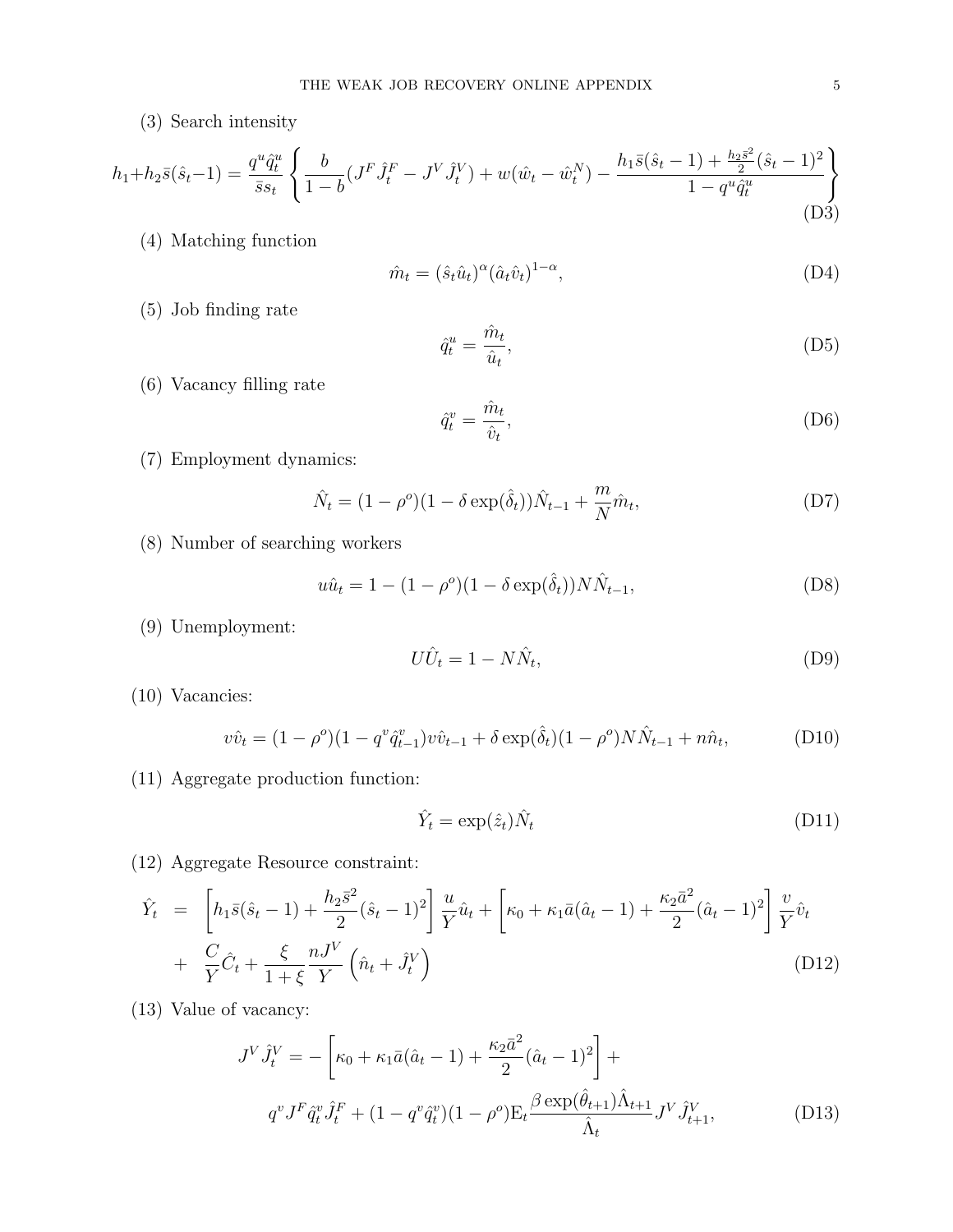(14) Recruiting intensity:

$$
\kappa_1 + \kappa_2 \bar{a}(\hat{a}_t - 1) = \frac{q^v \hat{q}_t^v}{\bar{a}\hat{a}_t} \left[ J^F \hat{J}_t^F - (1 - \rho^o) \mathcal{E}_t \frac{\beta \exp(\hat{\theta}_{t+1}) \hat{\Lambda}_{t+1}}{\hat{\Lambda}_t} J^V \hat{J}_{t+1}^V \right]. \tag{D14}
$$

(15) Match value:

$$
J^{F}\hat{J}_{t}^{F} = \exp(\hat{z}_{t}) - w\hat{w}_{t} + \mathcal{E}_{t} \frac{\beta \exp(\hat{\theta}_{t+1})\hat{\Lambda}_{t+1}}{\hat{\Lambda}_{t}} (1 - \rho^{o}) \left\{ (1 - \delta \exp(\hat{\delta}_{t+1})) J^{F}\hat{J}_{t+1}^{F} + \delta \exp(\hat{\delta}_{t+1}) J^{V}\hat{J}_{t+1}^{V} \right\},\tag{D15}
$$

(16) Nash bargaining wage:

$$
\frac{b}{1-b}(J^F \hat{J}_t^F - J^V \hat{J}_t^V) = w\hat{w}_t^N - \phi - \frac{\chi}{\Lambda \hat{\Lambda}_t} + \frac{h_1 \bar{s}(\hat{s}_t - 1) + \frac{h_2 \bar{s}^2}{2}(\hat{s}_t - 1)^2}{1 - q^u \hat{q}_t^u} +
$$
  

$$
E_t \frac{\beta \exp(\hat{\theta}_{t+1}) \hat{\Lambda}_{t+1}}{\hat{\Lambda}_t} (1 - \rho^o) \left[ (1 - \delta \exp(\hat{\delta}_{t+1})) \left( 1 - q^u \hat{q}_{t+1}^u \right) \frac{b}{1 - b} (J^F \hat{J}_{t+1}^F - J^V \hat{J}_{t+1}^V) \right] 16)
$$

(17) Actual real wage (with real wage rigidity)

$$
\hat{w}_t = \hat{w}_{t-1}^{\gamma} (\hat{w}_t^N)^{1-\gamma}, \tag{D17}
$$

(18) New vacancies

$$
\hat{n}_t = \xi \hat{J}_t^V \tag{D18}
$$

(19) Technology shock process

$$
\hat{z}_t = \rho_z \hat{z}_{t-1} + \varepsilon_{zt},\tag{D19}
$$

(20) Discount factor shock process

$$
\hat{\theta}_t = \rho_\theta \hat{\theta}_{t-1} + \varepsilon_{\theta t},\tag{D20}
$$

(21) Job separation shock process

$$
\hat{\delta}_t = \rho_\delta \hat{\delta}_{t-1} + \varepsilon_{\delta t},\tag{D21}
$$

### IV. Historical decomposition

Figure A1 shows the historical decompositions of the shocks that drive the fluctuations in the unemployment rate from our benchmark estimation. Consistent with the forecast error variance decomposition discussed in the text, the unemployment fluctuations are driven mostly by the discount factor shock and the technology shock, and the job separation shock plays a relative minor role. The figure also shows that the surge in the unemployment from 2007 to 2009 was driven primarily by the discount factor shock, which captures financial frictions not in our model. During the recovery period from 2010 and onwards, technology shocks were more important for the unemployment dynamics.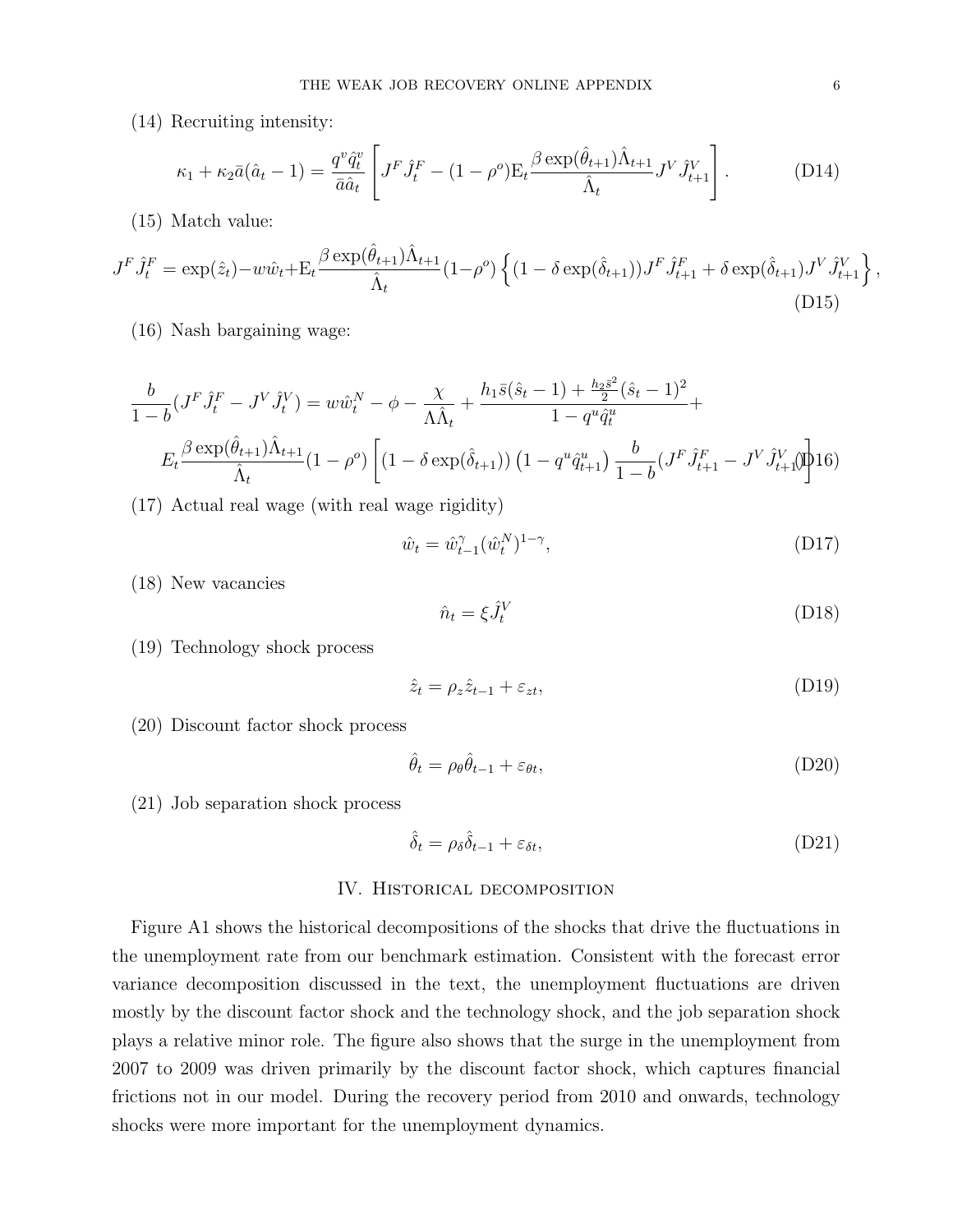Figure A2 shows the historical decomposition for the fluctuations in job vacancies. As in the case for the unemployment rate, the sharp declines in vacancies in the Great Recession were mainly driven by discount factor shocks, and technology shocks played a more important role during the recovery.

Figure A3 displays the historical decomposition results for search intensity fluctuations. Again, discount factor shocks were the driving force for the sharp downturn during the recession, and technology shocks played a more important role during the recovery.

For all three series, job separation shocks are not an important driving factor.

### V. Posterior predictive checks

Table A1 displays the posterior predictive checks for the estimation results when we calibrate the stochastic processes of the technology shock and the job separation shock following Shimer (2005). The calibrated persistence parameters are shown in the first column of Panel A, and the calibrated variances of the two shocks are shown in the first column of Panel B. As we discuss in the text (in Section V.3), we examine the extent to which the quantitative results from our benchmark estimation are driven by the estimated shocks versus the model's internal propagation mechanism, we estimate the model using an alternative approach. In particular, we first fix the parameters in the technology shock and the separation shock at their calibrated values and then estimate the structural parameters along with the discount factor process to fit the model to the time series of unemployment, vacancies, and search intensity. We have discussed the estimation results in the text (and Table 4 in the paper). We have also noted that the data prefer the benchmark estimation to this alternative approach because the posterior data density under the benchmark estimation is much higher.

To check whether the actual data lie in the tail of the model's posterior distribution when we restrict the stochastic processes of the technology shock and the separation shock in our estimation, we perform a posterior predictive check following the approach described by An and Schorfheide (2007) and Faust and Gupta (2012). The second column of Table A1 shows the 90% posterior range for the calibrated shock parameters based on 2000 draws from the posterior smoothed series of productivity and the job separation rate. The calibrated values lie within the 90% posterior range. The third column shows the posterior median values. The calibrated shock parameters all lie within the 90% posterior range and not far from the posterior median.

#### VI. Estimation results without using search intensity data

Table A2 shows the estimated parameters in the case where we estimate the model to fit the time series of unemployment and vacancies, without using information from search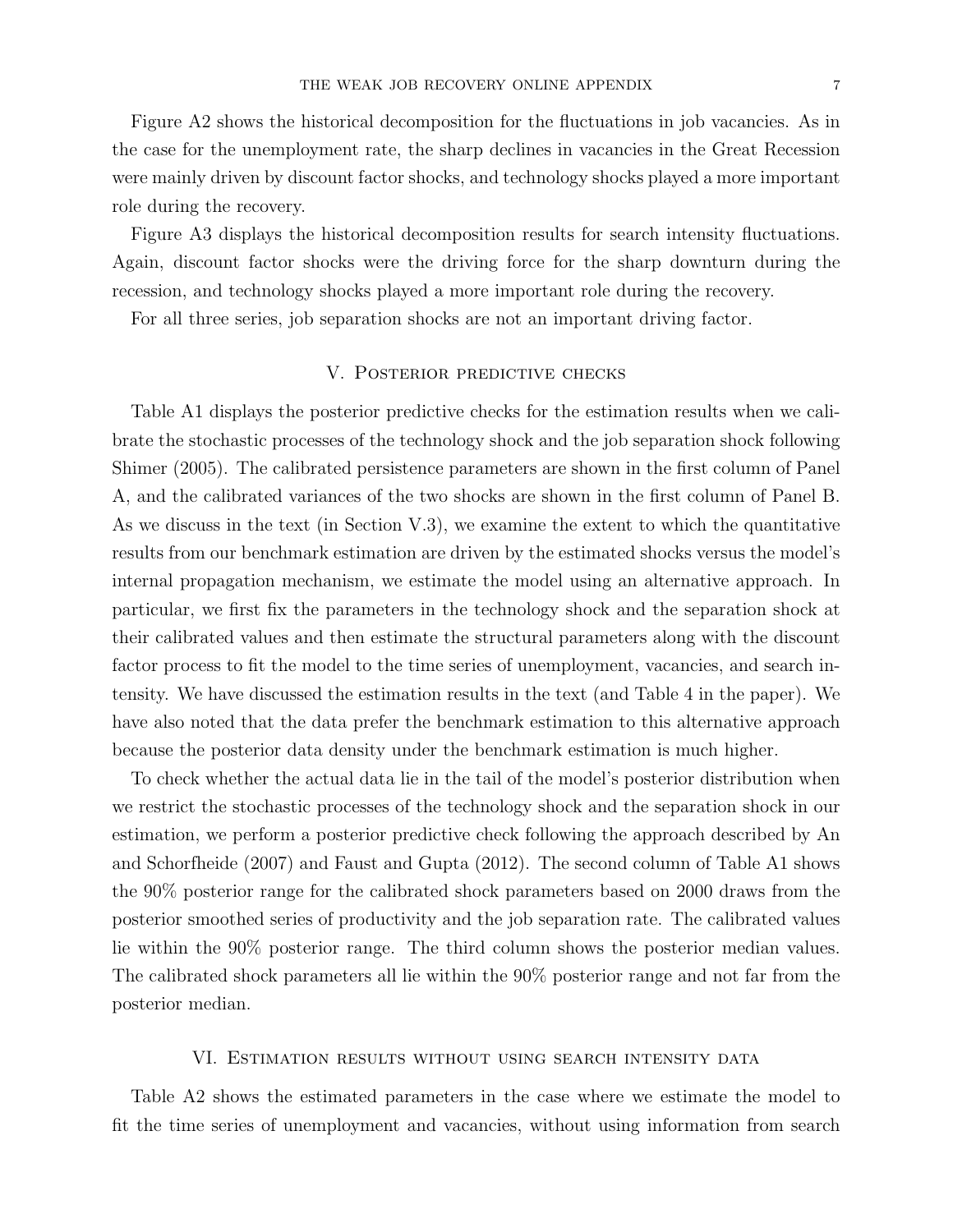intensity. Compared to the benchmark estimation, this alternative estimation without using information from search intensity data results in a few notable changes in the posterior distributions of the parameters. In particular, the technology shock becomes much less persistent than in the benchmark (with a persistence of 0.185 here vs. 0.995 in the benchmark). The standard deviation of the discount factor shock is smaller than in the benchmark (0.0076 vs. 0.0302). The separation shock parameters are similar to those in the benchmark.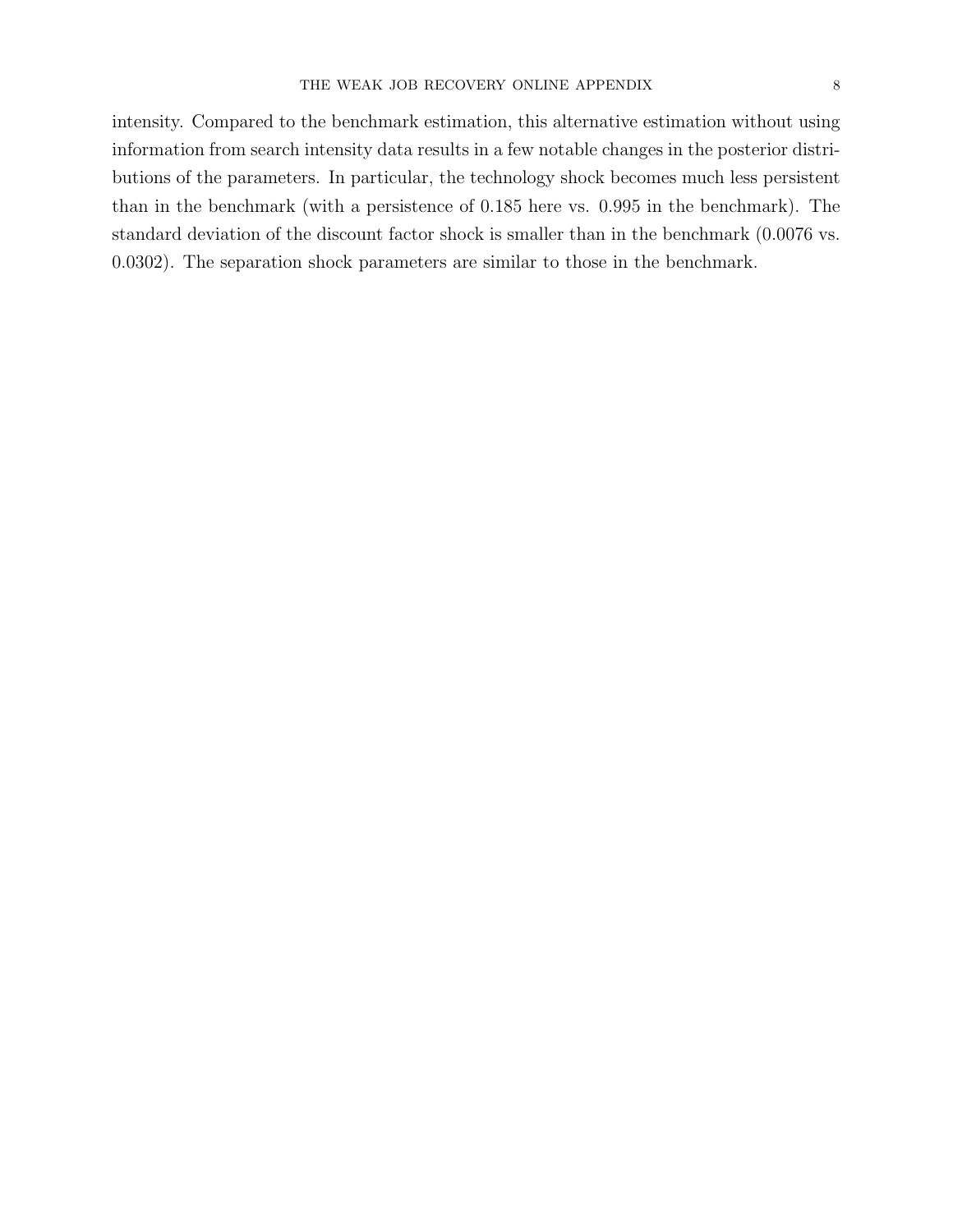|                             | A. First-order autocorrelations                 |                                                 |        |  |  |  |
|-----------------------------|-------------------------------------------------|-------------------------------------------------|--------|--|--|--|
| Shocks                      | Calibrated Posterior 90% range Posterior median |                                                 |        |  |  |  |
| Technology shock            | 0.9908                                          | [0.9585, 0.9913]                                | 0.9814 |  |  |  |
| Job separation shock 0.9806 |                                                 | [0.9478, 0.9849]                                | 0.9724 |  |  |  |
|                             | <b>B.</b> Variances                             |                                                 |        |  |  |  |
| <b>Shocks</b>               |                                                 | Calibrated Posterior 90% range Posterior median |        |  |  |  |
| Technology shock            | 0.0013                                          | [0.0003, 0.0018]                                | 0.0007 |  |  |  |
| Job separation shock        | 0.0001                                          | [0.0000, 0.0002]                                | 0.0001 |  |  |  |

Table A1. Posterior predictive checks for alternative estimation

Note: The 90% ranges and the medians of these shock parameters are calculated based on 2000 draws from the posterior smoothed series of the two shocks, following the approach of An and Schorfheide (2007) for posterior predictive checks.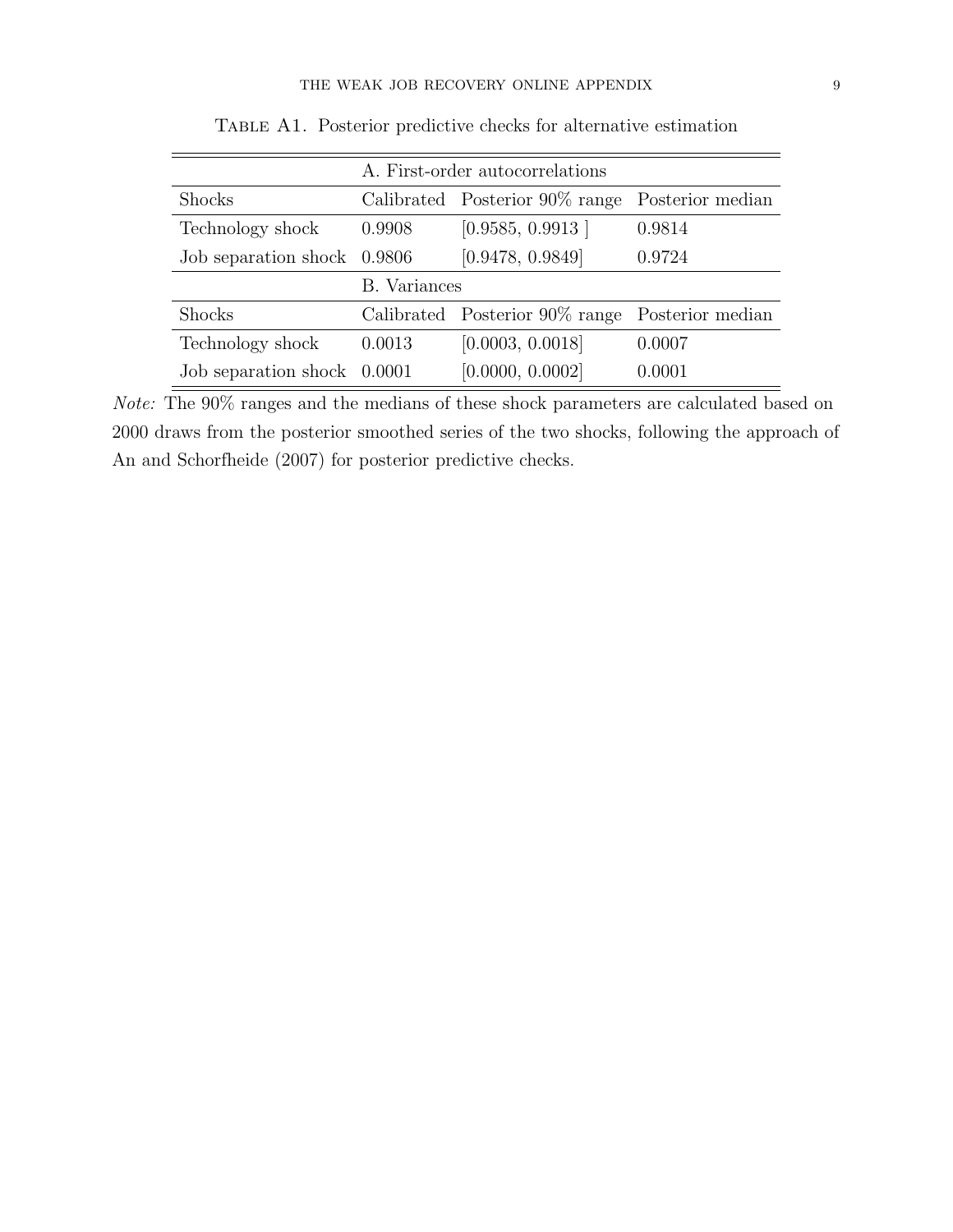|                                         |                              | Priors |             | Posterior |        |        |
|-----------------------------------------|------------------------------|--------|-------------|-----------|--------|--------|
|                                         | Parameter description        | Type   | [mean, std] | Mean      | $5\%$  | 95%    |
| K                                       | vacancy creation cost        | G      | [5, 1]      | 5.0875    | 3.6425 | 6.5918 |
| $\kappa$                                | vacancy posting cost         | G      | [5, 1]      | 2.9834    | 1.3555 | 4.2564 |
| $h_{\mathcal{D}}$                       | search cost function         | G      | [5, 1]      | 5.4664    | 3.1973 | 7.2110 |
| $\rho_z$                                | $AR(1)$ of tech shock        | Β      | [0.8, 0.1]  | 0.1848    | 0.1318 | 0.2357 |
| $\sigma_{\gamma}$                       | std of tech shock            | IG     | [0.01, 0.1] | 0.0123    | 0.0108 | 0.0135 |
| $\rho_{\theta}$                         | $AR(1)$ of dis. factor shock | B      | [0.8, 0.1]  | 0.9907    | 0.9866 | 0.9962 |
| $\sigma$ <sup><math>\theta</math></sup> | std of dis. factor shock     | IG     | [0.01, 0.1] | 0.0076    | 0.0068 | 0.0084 |
| $\rho_{\delta}$                         | $AR(1)$ of sep shock         | Β      | [0.8, 0.1]  | 0.8931    | 0.8677 | 0.9230 |
| $\sigma_{\delta}$                       | std of sep shock             | IG     | [0.01, 0.1] | 0.1718    | 0.1643 | 0.1788 |

Table A2. Estimated parameters

Note: This table shows the estimation results when the model is fitted to the time series of unemployment and vacancies, without using information from search intensity. For the prior distribution types, we use "G" to denote the gamma distribution, "B" the beta distribution, and "IG" the inverse gamma distribution.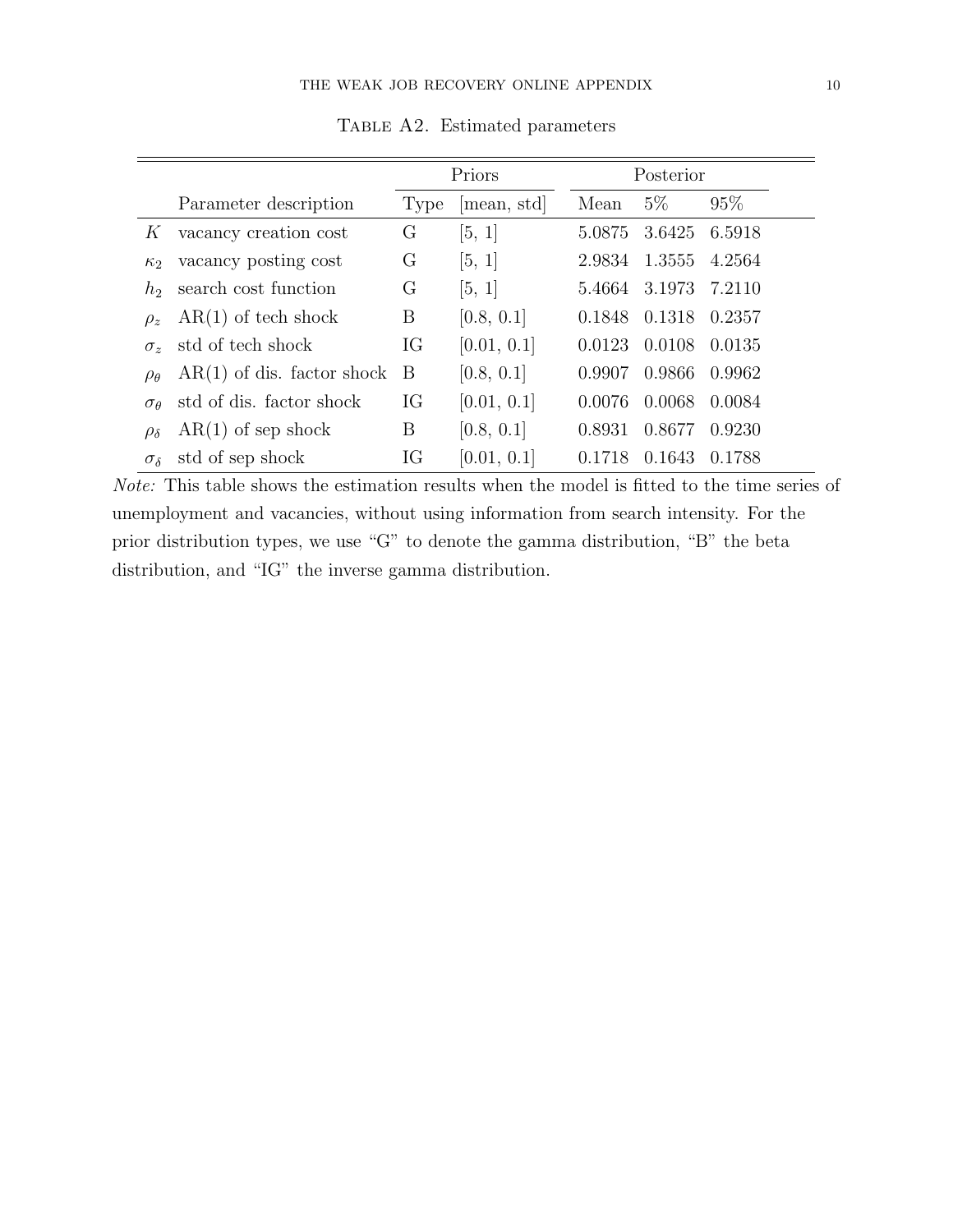

FIGURE A1. Historical decomposition for the unemployment rate.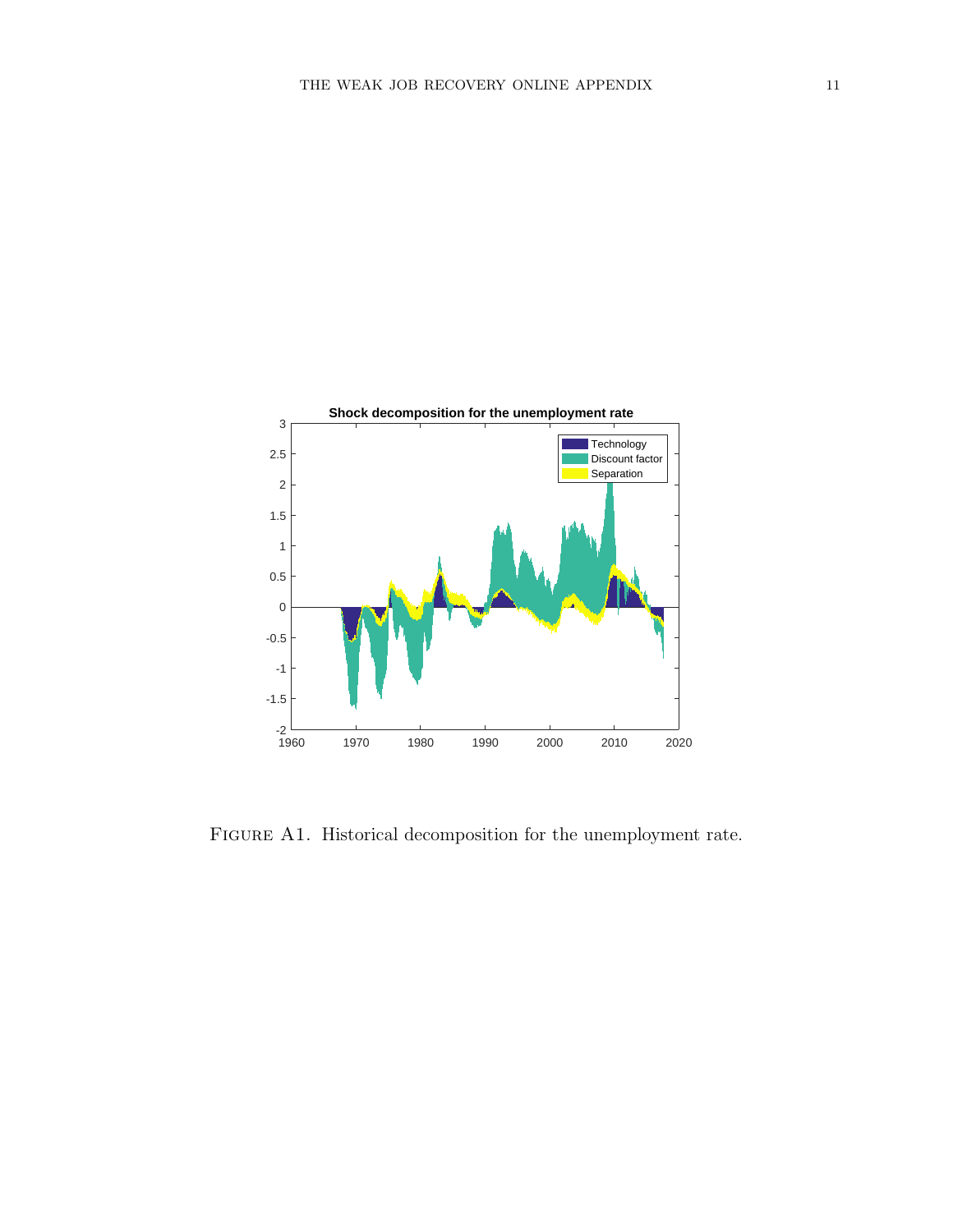

FIGURE A2. Historical decomposition for job vacancies.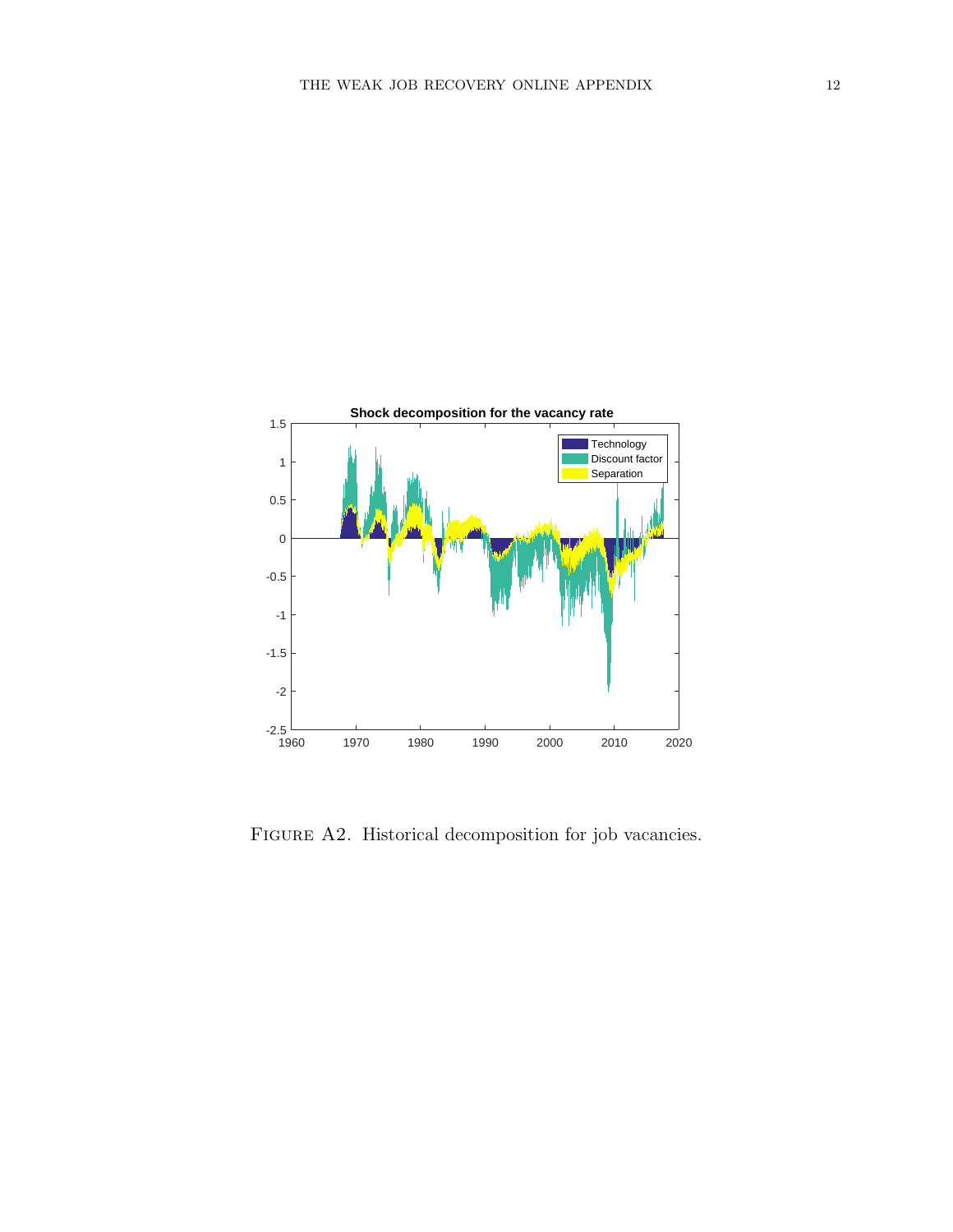

FIGURE A3. Historical decomposition for search intensity.